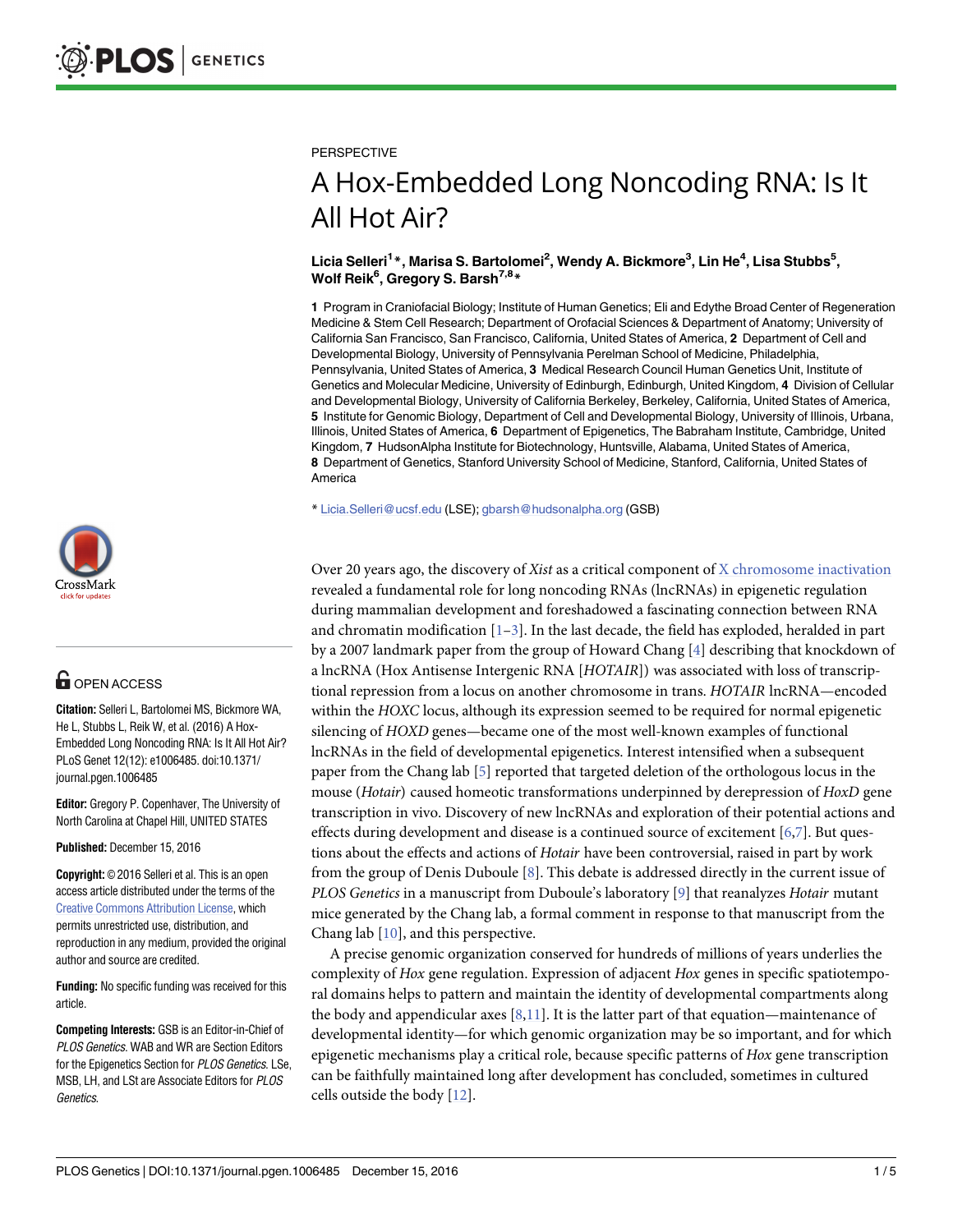<span id="page-1-0"></span>These considerations, together with previous studies on the role of noncoding RNA (ncRNA) in the regulation of *Hox* gene expression in fruitflies [\[13\]](#page-3-0), provided the backdrop for the work of Rinn et al. [[4\]](#page-3-0) to exhaustively profile noncoding (and coding) RNAs transcribed from the four human *HOX* loci. In flies, ncRNAs were shown to act in cis via transcriptional interference, so a potential trans-acting role for *HOTAIR*, from the *HOXC* to the *HOXD* cluster, came as something of a surprise.

It is in this context—a function for *HOTAIR*?—that the current work [\[9,10\]](#page-3-0) pertains. The mouse *HoxC* cluster is ~140 kb in length; *Hotair* is a 2-exon transcript that lies in the region between *Hoxc11 and Hoxc12*. In the 2013 paper from Li et al., mice carrying an ~4 kb deletion that removed both *Hotair* exons variably exhibited a homeotic posterior transformation with five rather than six lumbar (L) vertebrae (L6 was transformed into the sacral (S)1 vertebra;  $L6 \rightarrow S1$ ), as well as wrist bone malformations and subtle caudal anterior transformations [[5](#page-3-0)]. The authors also found that *Hotair* RNA was enriched in RNA immunoprecipitates (RNA-IP) from E11.5 embryos using antibodies against components of the Polycomb repressive complex 2 (PRC2), which methylates histone H3 at lysine 27 (H3K27), or against the Lsd1 complex, which demethylates histone H3 at lysine 4 (H3K4) in vivo [[5](#page-3-0)]. Finally, the authors reported that derepressed genes in *Hotair* mutant tail tip fibroblasts, including multiple members of the *HoxD* but not *HoxC* clusters, exhibited loss of H3K27me3 and gain of H3K4me3 [[5](#page-3-0)]. Taken together, this work has been at the foundation of the viewpoint that *Hotair* functions as a trans-acting repressor of *HoxD* gene expression via recruitment of PRC2 [[4](#page-3-0),[5](#page-3-0)].

But this viewpoint has been controversial. Part of the controversy stems from a 2011 study from the Duboule group [\[14\]](#page-4-0) in which it was reported that E13.5 embryos or embryo fibroblasts carrying a complete deletion of the mouse *HoxC* locus exhibited no significant changes in *HoxD* expression or chromatin marks. At the time, this observation was interpreted as a difference in function between human *HOTAIR* and mouse *Hotair*. However, with publication of the 2013 paper from the Chang group [[5](#page-3-0)], claiming a conserved function with regard to transacting repression of *HoxD* genes, there seemed to be a direct conflict between the two sets of observations [\[5,](#page-3-0)[14\]](#page-4-0).

How could the mice generated and studied by the Chang group, with a 4-kb deletion within the *HoxC* cluster, exhibit a more severe phenotype with respect to *HoxD* gene regulation than mice carrying a deletion of the entire *HoxC* cluster studied by the Duboule group? Li et al. [[5](#page-3-0)] suggested that deletion of the entire cluster might have removed genes with functions that oppose that of *Hotair* and generously provided their animals (with the 4-kb deletion) to the Duboule group for additional analyses. The current issue of *PLOS Genetics* features the manu-script describing the results of this further investigation [\[9](#page-3-0)]. Although the analyses are extensive, the results are simple to summarize: Amandio et al. [[9](#page-3-0)] report that, in their hands, the *Hotair* deletion allele generated by the Chang lab does not cause up-regulation of *HoxD* genes and associated homeotic transformations. Amandio et al. [[9](#page-3-0)] do identify and confirm subtle anterior transformations in caudal vertebrae but suggest that this difference may be caused by changes in *HoxC* expression due to local effects of the deletion.

How can two groups reach essentially opposite conclusions studying the exact same allele? We consider this apparent paradox with regard to both the whole animal and the transcriptomic phenotypes. First, and as pointed out here in a formal comment from the Chang group [\[10\]](#page-3-0), their 2013 study [\[5](#page-3-0)] was carried out on an inbred background (C57BL/6), whereas the Duboule group deliberately used a mixed background that includes both C57BL/6 and CBA genomes [\[9,](#page-3-0)[14\]](#page-4-0). Potential advantages of an inbred background include the ability to compare mutant and nonmutant animals across space and time (although the Chang lab results are based on litters that carry both mutant and nonmutant animals), whereas advantages of a mixed background include the potential for inter-individual stabilization of variably expressed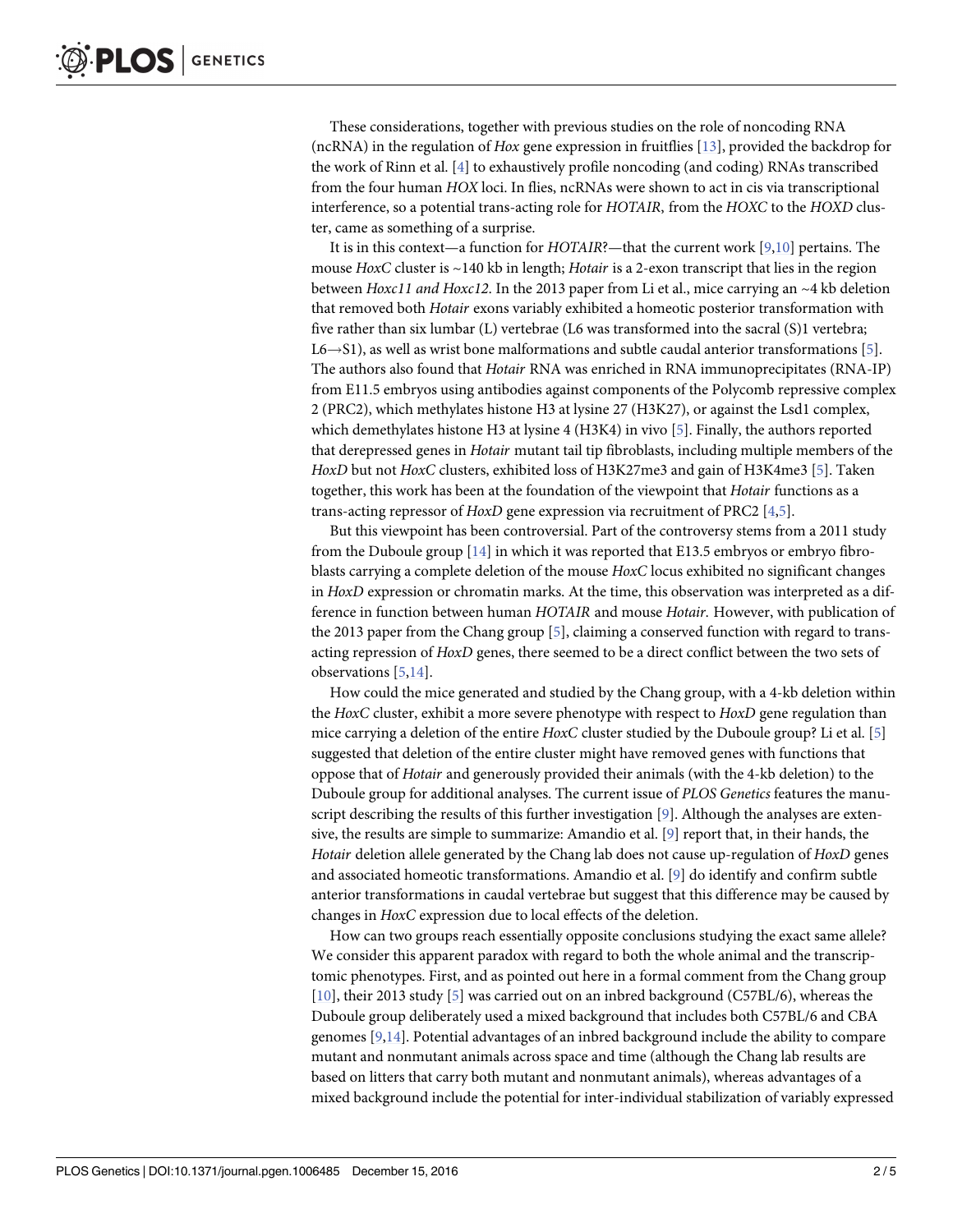<span id="page-2-0"></span>phenotypes due to canalization [\[15,16](#page-4-0)]. Indeed, the L6->S1 transformation causing 5 instead of 6 lumbar vertebrae (the most important phenotype from the perspective of evaluating the proposed effect of /*Hotair*/ on /*HoxD*/ derepression) is variably expressed. Li et al. reported that 18/31 mutant embryos had 5 lumbar vertebrae compared to 1/11 non-mutants [\[5](#page-3-0)]. By contrast, Amandio et al. [\[9\]](#page-3-0) report that most of the embryos they examined, 8/10 mutant and 8/11 nonmutant, had 5 lumbar vertebrae. In other words, both mutant and nonmutant animals examined by the Duboule lab had the same phenotype described as characteristic for mutants in the Chang lab.

In fact, the boundary between lumbar and sacral vertebrae has been an oft-studied and intensive subject of investigation by mouse geneticists for decades and might best be described as capricious. The total number of lumbar vertebrae (5 or 6) and "sacralization" of L6 vary not only between inbred strains but also within the same strain and can be influenced by sex, maternal diet, age, parity, litter size, and environmental temperature  $[17-19]$ . Although these considerations do not change the statistical significance ( $p = 0.0002$ ) of the observation by Li et al. [\[5\]](#page-3-0), they do call into question its biological significance, as pointed out more than 50 years ago by Earl Green [[17](#page-4-0)], Anne McLaren [\[20\]](#page-4-0), and Hans Grüneberg [\[21\]](#page-4-0).

What about the different transcriptomic conclusions? Li et al. [\[5\]](#page-3-0) generated RNA-Seq data from duplicate cultures of tail tip fibroblasts (mutant, nonmutant, and heterozygous), whereas the RNA-Seq studies of Amandio et al. [\[9\]](#page-3-0) were obtained from duplicate microdissections of six different E12.5 embryonic regions (forelimb, hindlimb, genital tubercle, and lumbosacral, sacrocaudal, and caudal trunk). Li et al. had made their raw data publicly available, allowing Amandio et al. to present and analyze RNA-Seq reads from both the tail tip fibroblasts and the embryonic fragments with the exact same bioinformatics pipeline, from alignment to annotation to inferences regarding differential expression. An example from the unique read count data is informative: in the study of Li et al., *Hoxd10* was the most highly expressed *HoxD* gene in tail tip fibroblasts, and there were 4,4,7,8,15, and 15 unique reads for duplicates from nonmutant, heterozygous, and mutant cells, respectively. In contrast, in the caudal embryonic tissue (the posterior-most trunk segment where *Hotair* is highly expressed), there were 1,654, 1,475, 1,289, and 1,315 unique *Hoxd10* reads, for duplicates from nonmutant and mutant tissues, respectively. These data represent a general theme of the transcriptome studies from both groups: the tail tip fibroblasts studied by Li et al. [[5](#page-3-0)] express *HoxD* genes (and, incidentally, *Hotair*) at very low levels, whereas the embryonic tissue fragments studied by Amandio et al. [[9](#page-3-0)] exhibit expression of *HoxD* (and *Hotair*) at much higher levels, allowing for statistically robust comparisons.

Additional studies in both papers [[5,9\]](#page-3-0) and additional *Hotair* alleles in other papers [\[22\]](#page-4-0) raise additional questions. How could *Hotair* affect cells or embryonic regions such as the forelimb or lumbar trunk where, according to Amandio et al. (9), its expression was not detectable? What might account for a subtle anterior vertebral transformation (in the caudal region), a phenotype upon which both groups agree? This phenotype is typically caused by loss- rather than gain-of-function alterations in *Hox* genes. And to what extent are the phenotypes caused by the *Hotair* deletion due to *Hotair* itself or cis-regulatory alterations in *HoxC* gene expression? Regardless, neither these questions nor their potential answers provide much additional help in resolving the somewhat provocative query posed by Amandio et al: Is *Hotair* homeotic or homeopathic? Readers should reach their own conclusions based on the data [\[5,9,10\]](#page-3-0), but our collective impression is that *Hotair* is not quite homeopathic, but it is also not a major determinant of developmental identity.

From the standpoint of mechanism, *Hotair* RNA was proposed to affect gene expression in *trans* at least in part by targeting PRC2 to genes. However, questions also remain about the potential biological significance of the *Hotair*-PRC2 association. This is in part because *Polycomb* target genes identified by Li et al. [\[5](#page-3-0)] in tail tip fibroblasts (by H3K27me ChIP-seq) did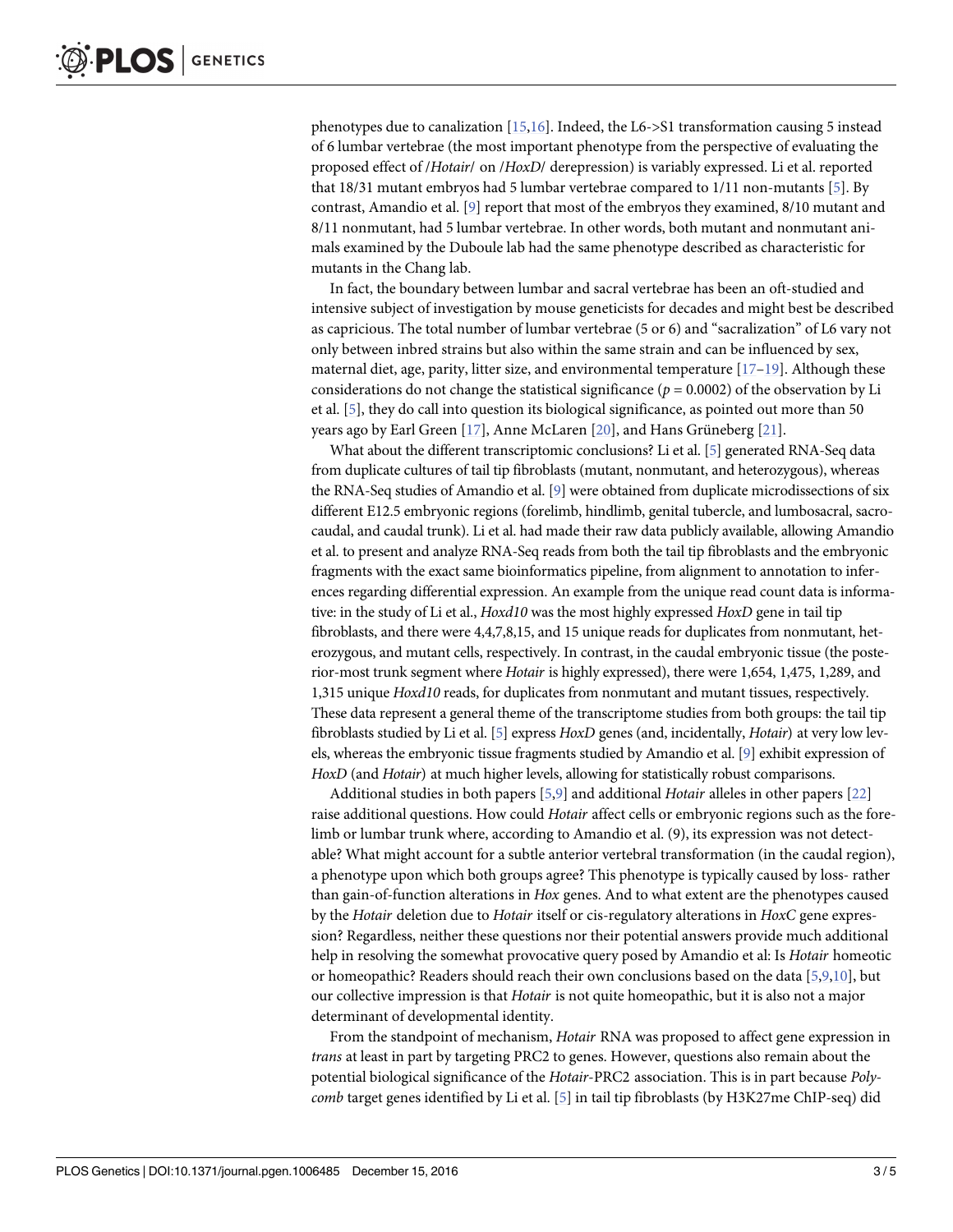<span id="page-3-0"></span>not significantly overlap with *Hotair* target genes identified by Amandio et al. in vivo [9]. Although several labs have observed and/or questioned how PRC2 interacts with *Hotair* RNA in vitro, an important challenge for the field is to understand what happens in vivo  $[23-25]$ .

One of the reasons research in the lncRNA field has been both fruitful and controversial is the ability of exquisitely sensitive genome-scale technologies to identify transcripts expressed at very low levels, which is part of a more general debate about how to distinguish transcriptional noise from transcription with a biological function [\[26](#page-4-0),[27](#page-4-0)]. Going forward, we believe the developmental genetics community will best be served by studying lncRNAs and epigenetic modulators that yield robust and highly penetrant whole-animal phenotypes, and that may act by a variety of different mechanisms [6,7]. Fortunately, there are many from which to choose [\[22,28](#page-4-0)] and evolutionarily informed strategies to guide that choice [[29](#page-4-0)].

We also wish to comment that the specific controversy itself is not as important as the ways in which it has been addressed. The Chang group made all of their data publicly available and provided the mouse they generated to the Duboule group. This should be the norm across the scientific community, but there are frequent exceptions, and the willingness of the Chang group to share their data and resources should be noted and appreciated by all concerned. Furthermore, the authors, reviewers, and editors of the Amandio et al. manuscript recognized the importance of publishing (largely) negative data, which, in this case, is likely to have a substantial impact on the field. Overall, transparency, open access principles, and collegiality are the champions in the debate about *Hotair*.

### **References**

- **[1](#page-0-0).** Bernstein E, Allis CD (2005) RNA meets chromatin. Genes Dev 19: 1635–1655. doi: [10.1101/gad.](http://dx.doi.org/10.1101/gad.1324305) [1324305](http://dx.doi.org/10.1101/gad.1324305) PMID: [16024654](http://www.ncbi.nlm.nih.gov/pubmed/16024654)
- **2.** Lee JT (2012) Epigenetic regulation by long noncoding RNAs. Science 338: 1435–1439. doi: [10.1126/](http://dx.doi.org/10.1126/science.1231776) [science.1231776](http://dx.doi.org/10.1126/science.1231776) PMID: [23239728](http://www.ncbi.nlm.nih.gov/pubmed/23239728)
- **[3](#page-0-0).** Ulitsky I, Bartel DP (2013) lincRNAs: genomics, evolution, and mechanisms. Cell 154: 26–46. doi: [10.](http://dx.doi.org/10.1016/j.cell.2013.06.020) [1016/j.cell.2013.06.020](http://dx.doi.org/10.1016/j.cell.2013.06.020) PMID: [23827673](http://www.ncbi.nlm.nih.gov/pubmed/23827673)
- **[4](#page-0-0).** Rinn JL, Kertesz M, Wang JK, Squazzo SL, Xu X, Brugmann SA et al. (2007) Functional demarcation of active and silent chromatin domains in human HOX loci by noncoding RNAs. Cell 129: 1311–1323. doi: [10.1016/j.cell.2007.05.022](http://dx.doi.org/10.1016/j.cell.2007.05.022) PMID: [17604720](http://www.ncbi.nlm.nih.gov/pubmed/17604720)
- **[5](#page-0-0).** Li L, Liu B, Wapinski OL, Tsai MC, Qu K, Zhang J et al. (2013) Targeted disruption of Hotair leads to homeotic transformation and gene derepression. Cell Rep 5: 3–12. doi: [10.1016/j.celrep.2013.09.003](http://dx.doi.org/10.1016/j.celrep.2013.09.003) PMID: [24075995](http://www.ncbi.nlm.nih.gov/pubmed/24075995)
- **[6](#page-0-0).** Arun G, Diermeier S, Akerman M, Chang KC, Wilkinson JE et al. (2016) Differentiation of mammary tumors and reduction in metastasis upon Malat1 lncRNA loss. Genes Dev 30: 34–51. doi: [10.1101/gad.](http://dx.doi.org/10.1101/gad.270959.115) [270959.115](http://dx.doi.org/10.1101/gad.270959.115) PMID: [26701265](http://www.ncbi.nlm.nih.gov/pubmed/26701265)
- **[7](#page-0-0).** Lee S, Kopp F, Chang TC, Sataluri A, Chen B et al. (2016) Noncoding RNA NORAD Regulates Genomic Stability by Sequestering PUMILIO Proteins. Cell 164: 69–80. doi: [10.1016/j.cell.2015.12.017](http://dx.doi.org/10.1016/j.cell.2015.12.017) PMID: [26724866](http://www.ncbi.nlm.nih.gov/pubmed/26724866)
- **[8](#page-0-0).** Kmita M, Duboule D (2003) Organizing axes in time and space; 25 years of colinear tinkering. Science 301: 331–333. doi: [10.1126/science.1085753](http://dx.doi.org/10.1126/science.1085753) PMID: [12869751](http://www.ncbi.nlm.nih.gov/pubmed/12869751)
- **[9](#page-0-0).** Amandio AR, Necsulea A, Joye E, Mascrez B, Duboule D (2016) Hotair is dispensable for mouse development. PLoS Genet 12(12): e1006232.
- **[10](#page-0-0).** Li L, Helms JA, Chang HY (2016) Comment on "Hotair is dispensable for mouse development". PLoS Genet 12(12): e1006406.
- **[11](#page-0-0).** Mallo M, Alonso CR (2013) The regulation of Hox gene expression during animal development. Development 140: 3951–3963. doi: [10.1242/dev.068346](http://dx.doi.org/10.1242/dev.068346) PMID: [24046316](http://www.ncbi.nlm.nih.gov/pubmed/24046316)
- **[12](#page-0-0).** Rinn JL, Bondre C, Gladstone HB, Brown PO, Chang HY (2006) Anatomic demarcation by positional variation in fibroblast gene expression programs. PLoS Genet 2: e119. doi: [10.1371/journal.pgen.](http://dx.doi.org/10.1371/journal.pgen.0020119) [0020119](http://dx.doi.org/10.1371/journal.pgen.0020119) PMID: [16895450](http://www.ncbi.nlm.nih.gov/pubmed/16895450)
- **[13](#page-1-0).** Petruk S, Sedkov Y, Riley KM, Hodgson J, Schweisguth F, Hirose S et al. (2006) Transcription of bxd noncoding RNAs promoted by trithorax represses Ubx in cis by transcriptional interference. Cell 127: 1209–1221. doi: [10.1016/j.cell.2006.10.039](http://dx.doi.org/10.1016/j.cell.2006.10.039) PMID: [17174895](http://www.ncbi.nlm.nih.gov/pubmed/17174895)